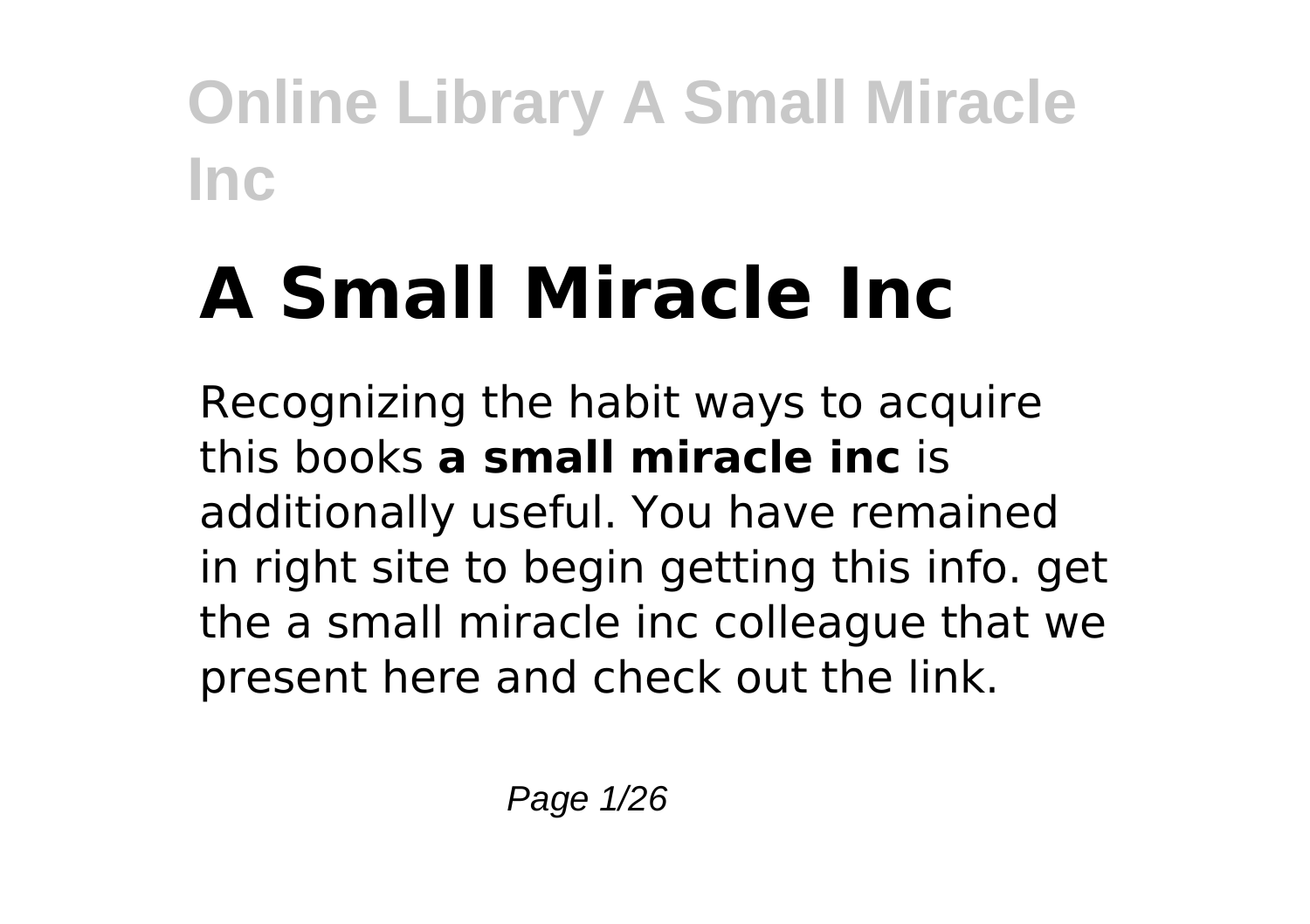You could buy guide a small miracle inc or acquire it as soon as feasible. You could speedily download this a small miracle inc after getting deal. So, subsequent to you require the ebook swiftly, you can straight get it. It's consequently very simple and consequently fats, isn't it? You have to favor to in this announce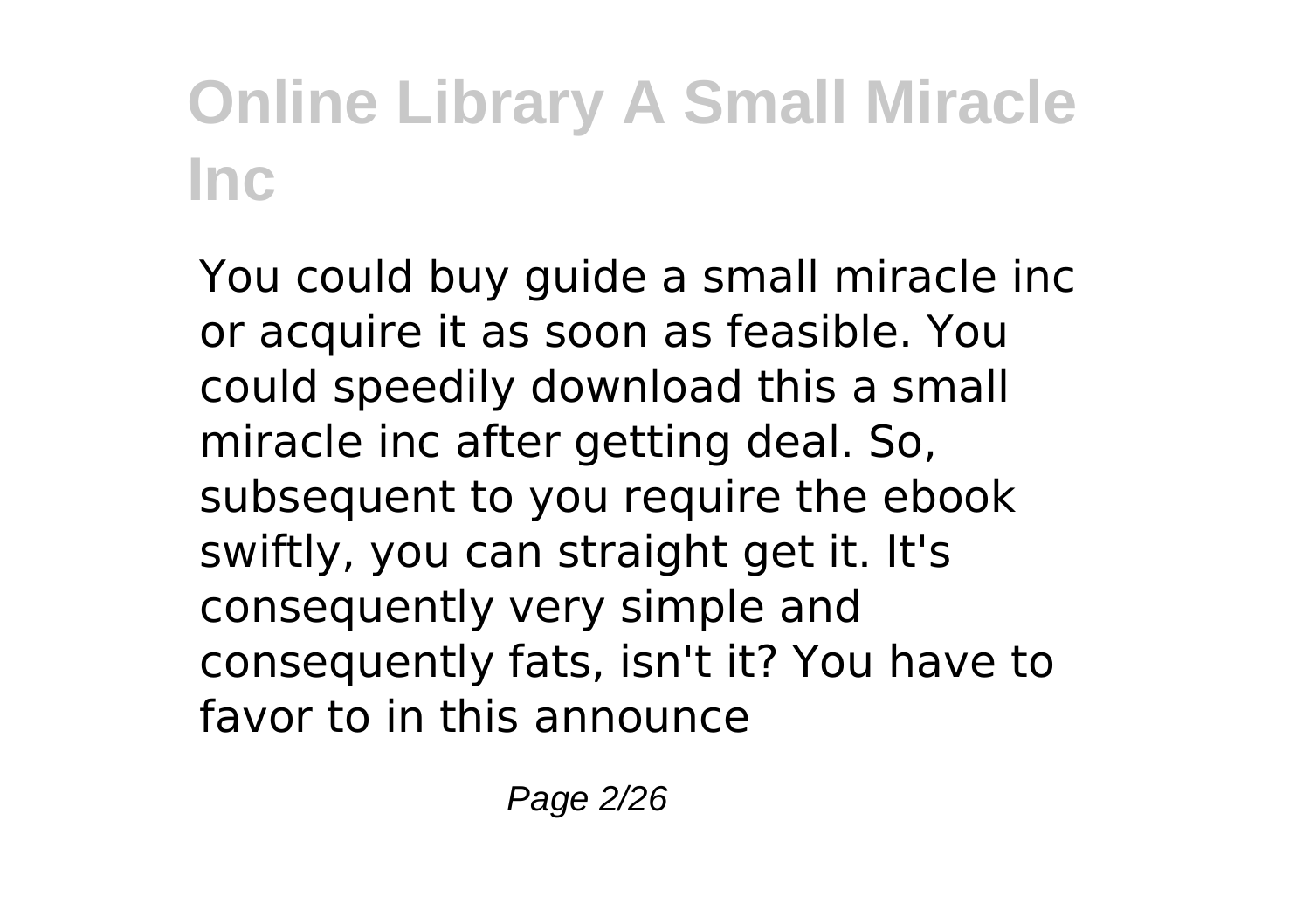Established in 1978, O'Reilly Media is a world renowned platform to download books, magazines and tutorials for free. Even though they started with print publications, they are now famous for digital books. The website features a massive collection of eBooks in categories like, IT industry, computers,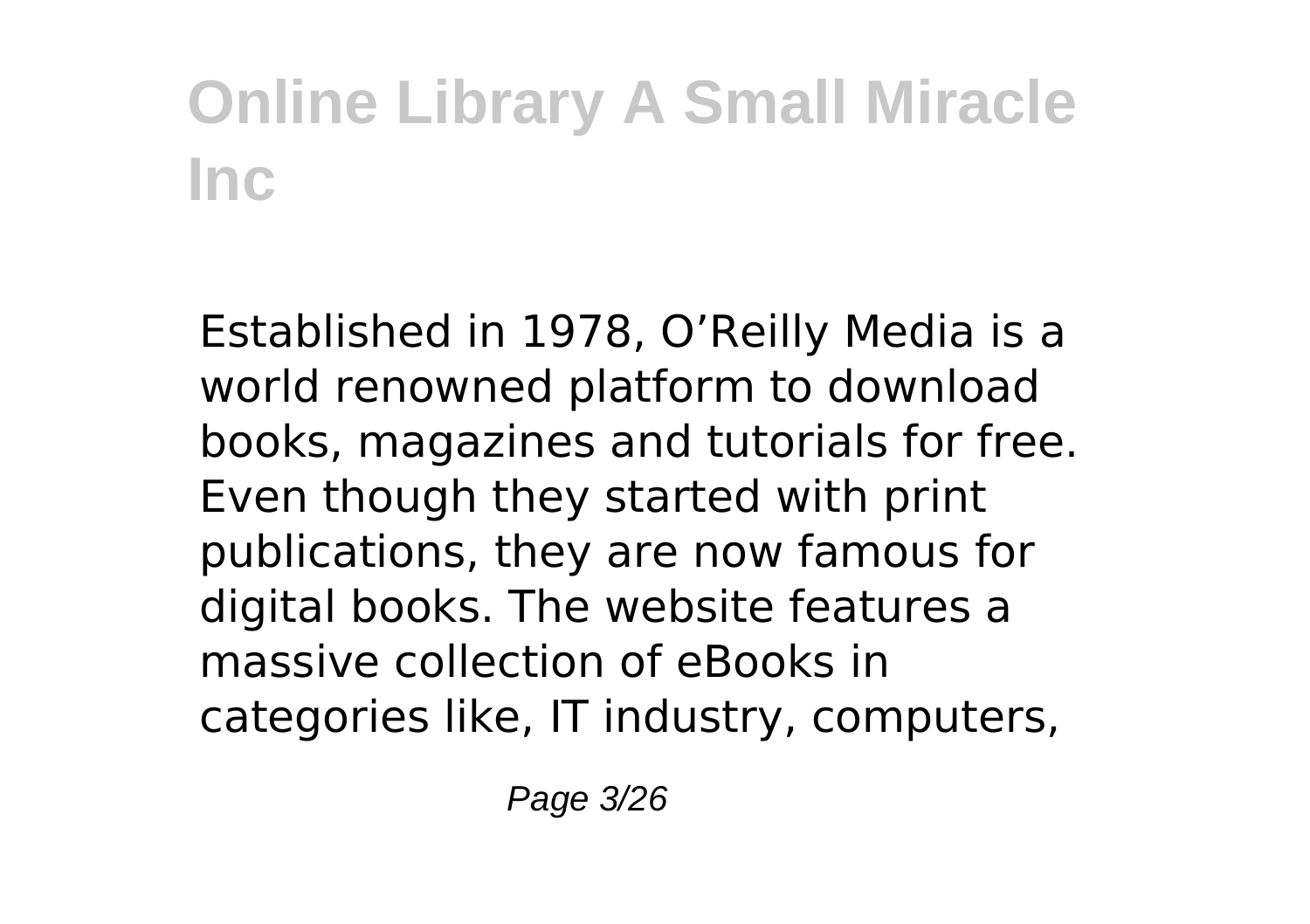technology, etc. You can download the books in PDF format, however, to get an access to the free downloads you need to sign up with your name and email address.

### **A Small Miracle Inc**

A Small Miracle LLC, an Aymira company Corporate Office: 2020 S. Tryon Street,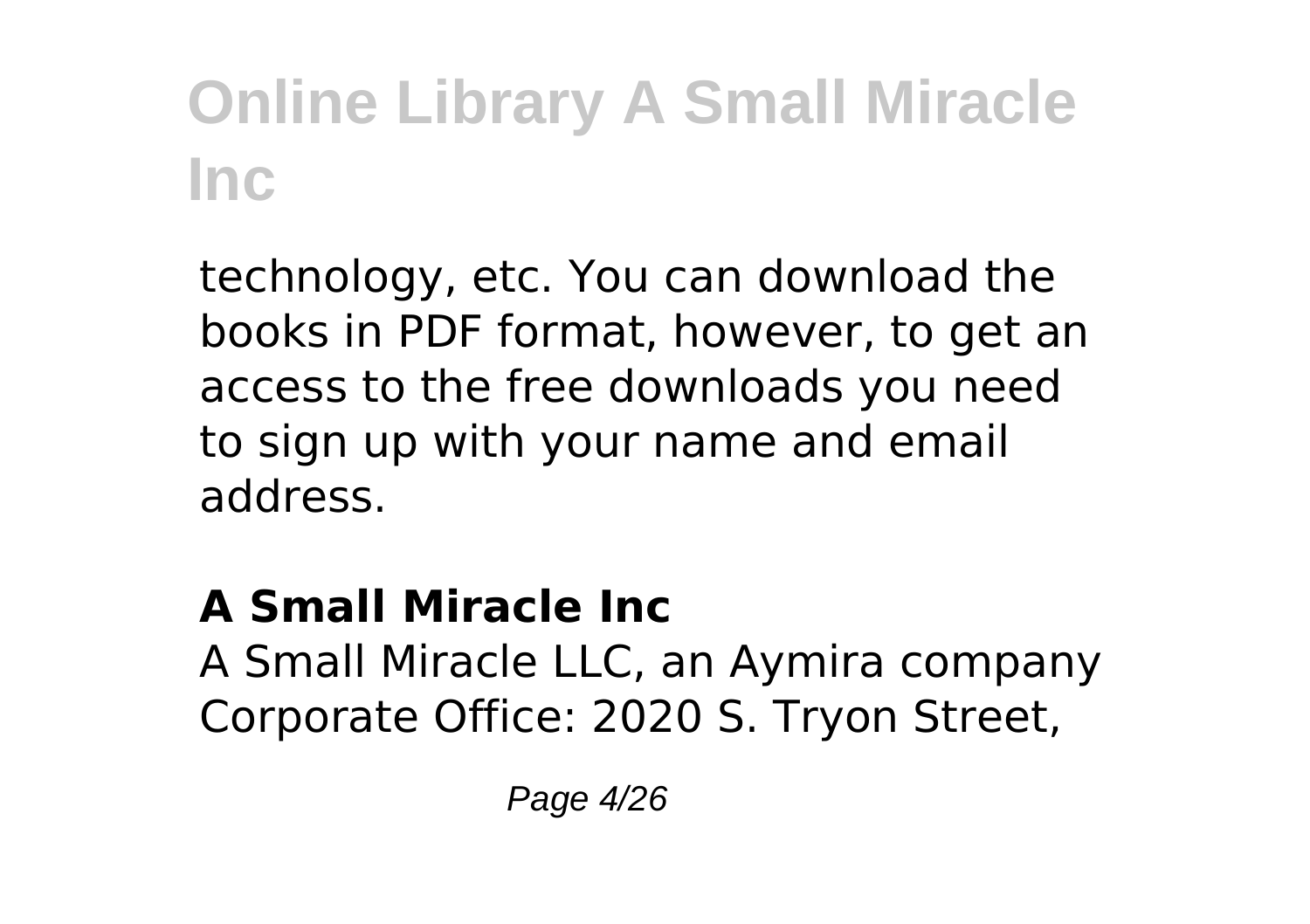Suite B, Charlotte, NC 28203 Phone: (704) 536-8888 Email: advocate@asmallmiraclellc.com

### **Home - A Small Miracle, LLC**

A Small Miracle, Inc. in Raleigh offers a wide range of therapeutic programs and advocates that each family tailor their program specifically for their child.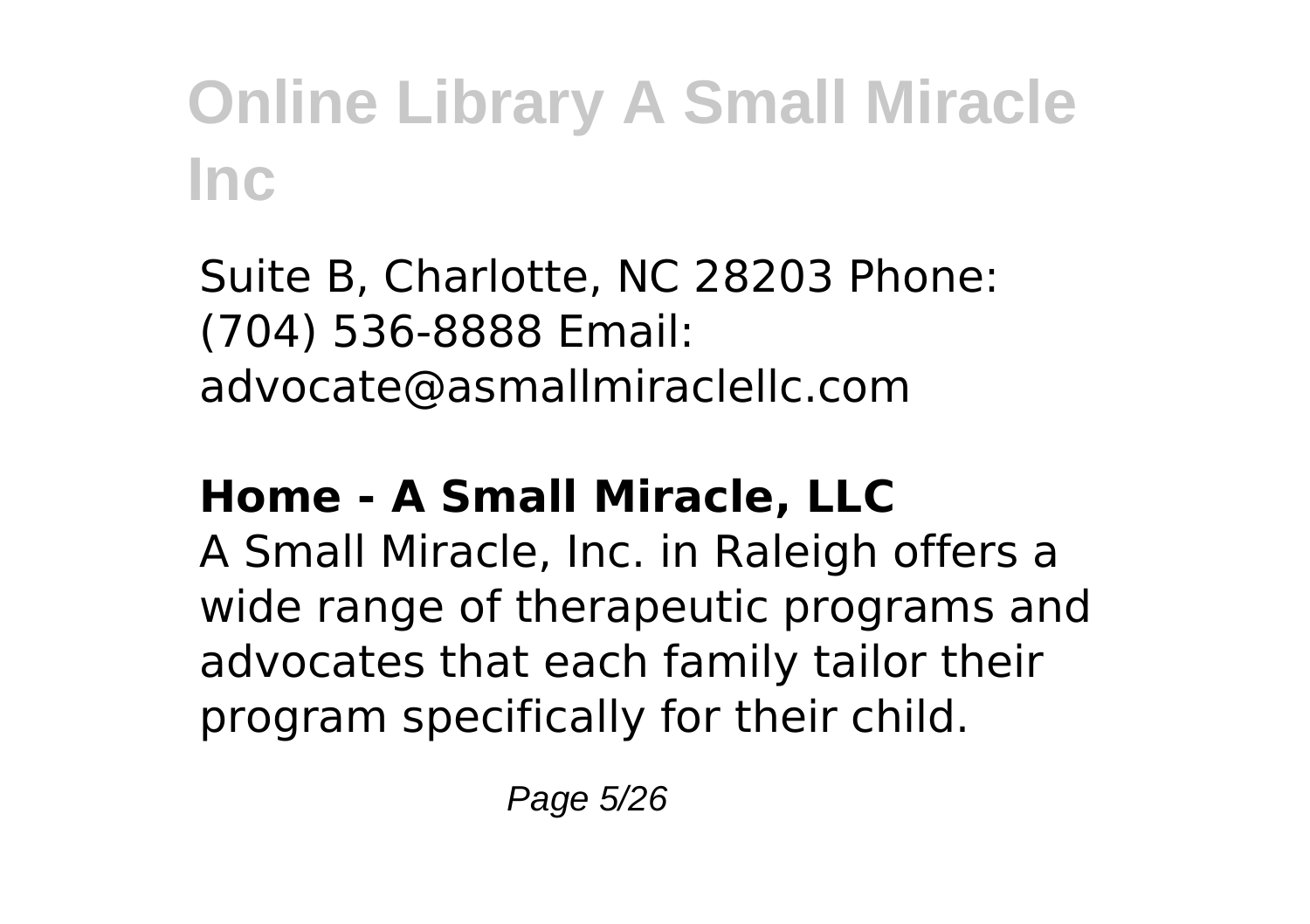#### **Raleigh - A Small Miracle, LLC**

A Small Miracle, Inc. offers service for individuals with special needs. Business Details. This is a multi-location business.Need to find a different location?

### **A Small Miracle, Inc. | Better**

Page 6/26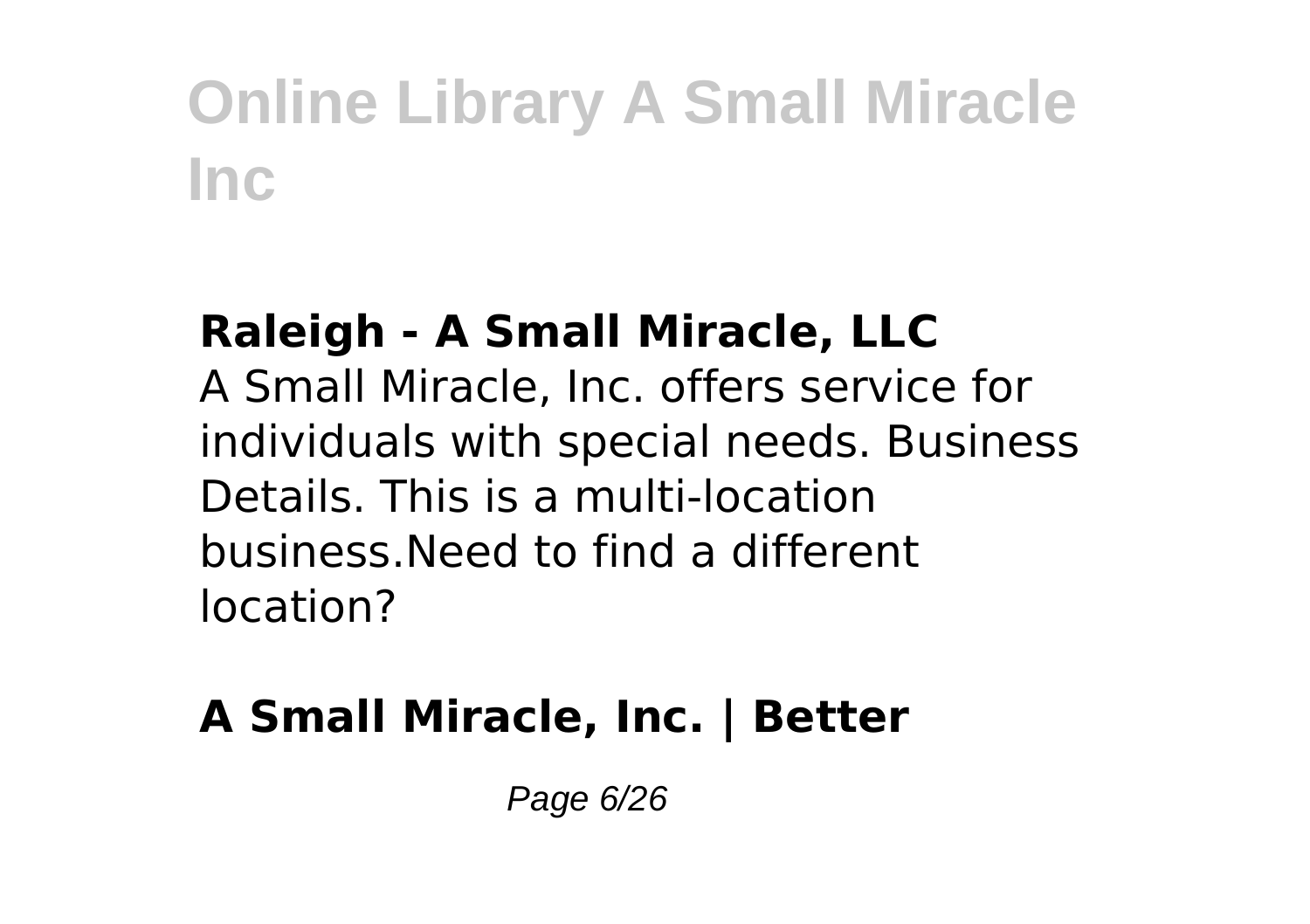#### **Business Bureau® Profile**

A Small Miracle, based in Goldsboro, N.C., is an agency providing services to children and adults with disabilities. It specializes in treating autism and offers various educational methodologies.

### **A Small Miracle Inc 1890 Tommys Rd Goldsboro, NC Home ...**

Page 7/26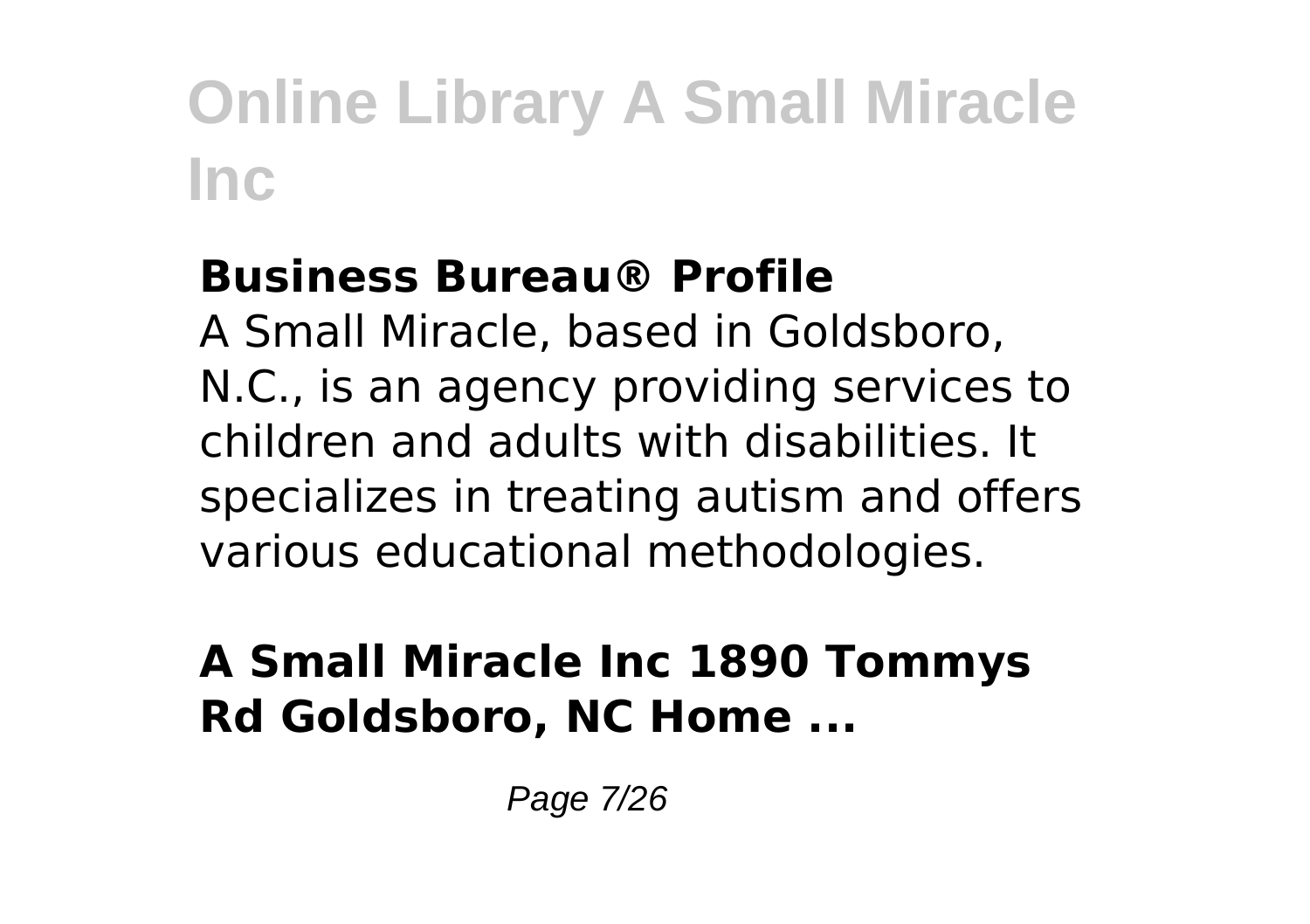Get directions, reviews and information for A Small Miracle Inc in Raleigh, NC. A Small Miracle Inc 7404 Chapel Hill Rd Raleigh NC 27607. Reviews (919) 854-4400 Website. Menu & Reservations Make Reservations . Order Online Tickets Tickets See Availability Directions ...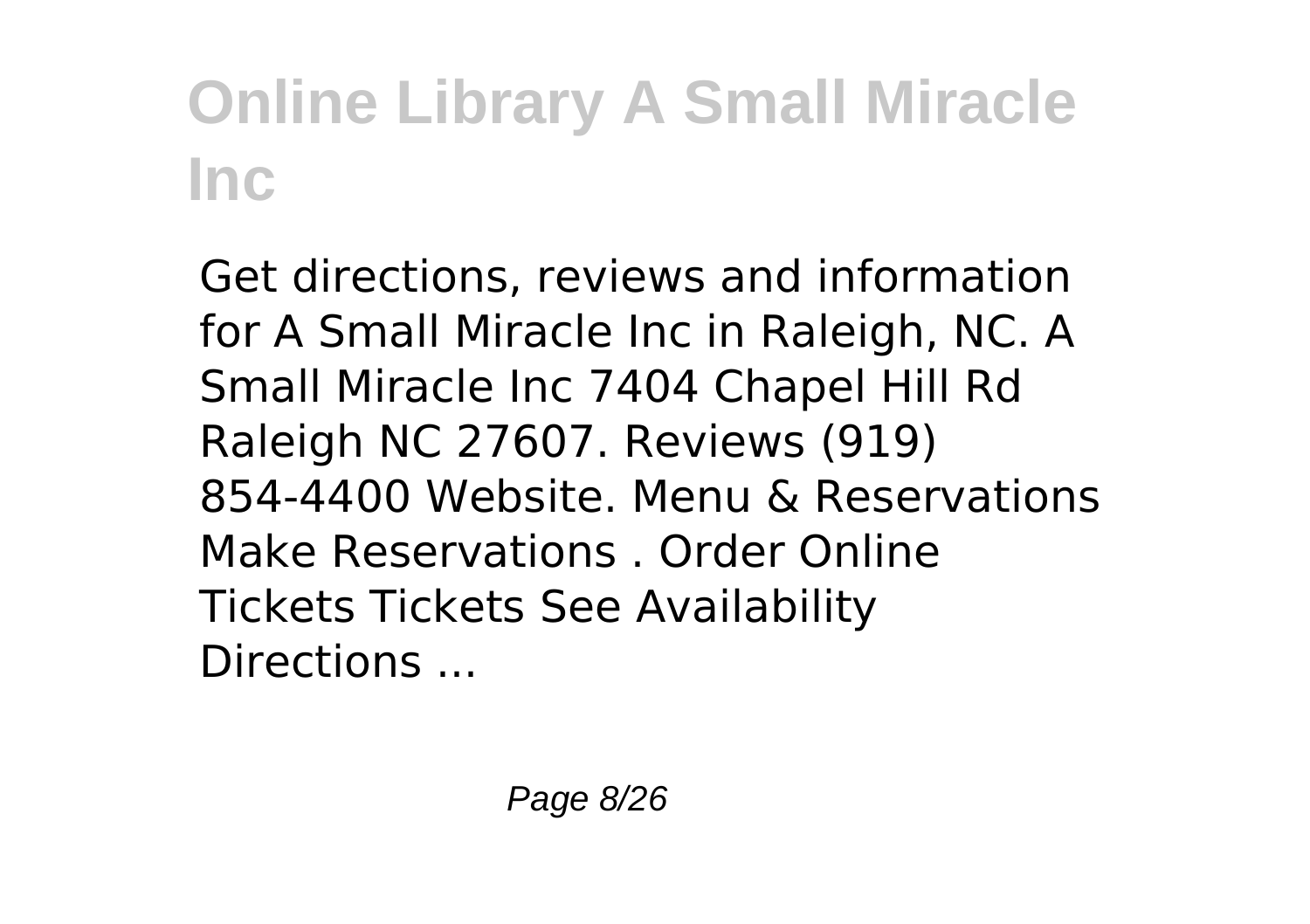### **A Small Miracle Inc 7404 Chapel Hill Rd Raleigh, NC Home ...**

A Small Miracle, Inc. is a health care organization in Wilson with Developmentally Disabled Day Training Services listed as their primary medical specialization. A Small Miracle, Inc.'s practice location is: 2843 Daisy Ln N Ste A Wilson, NC 27896-6942.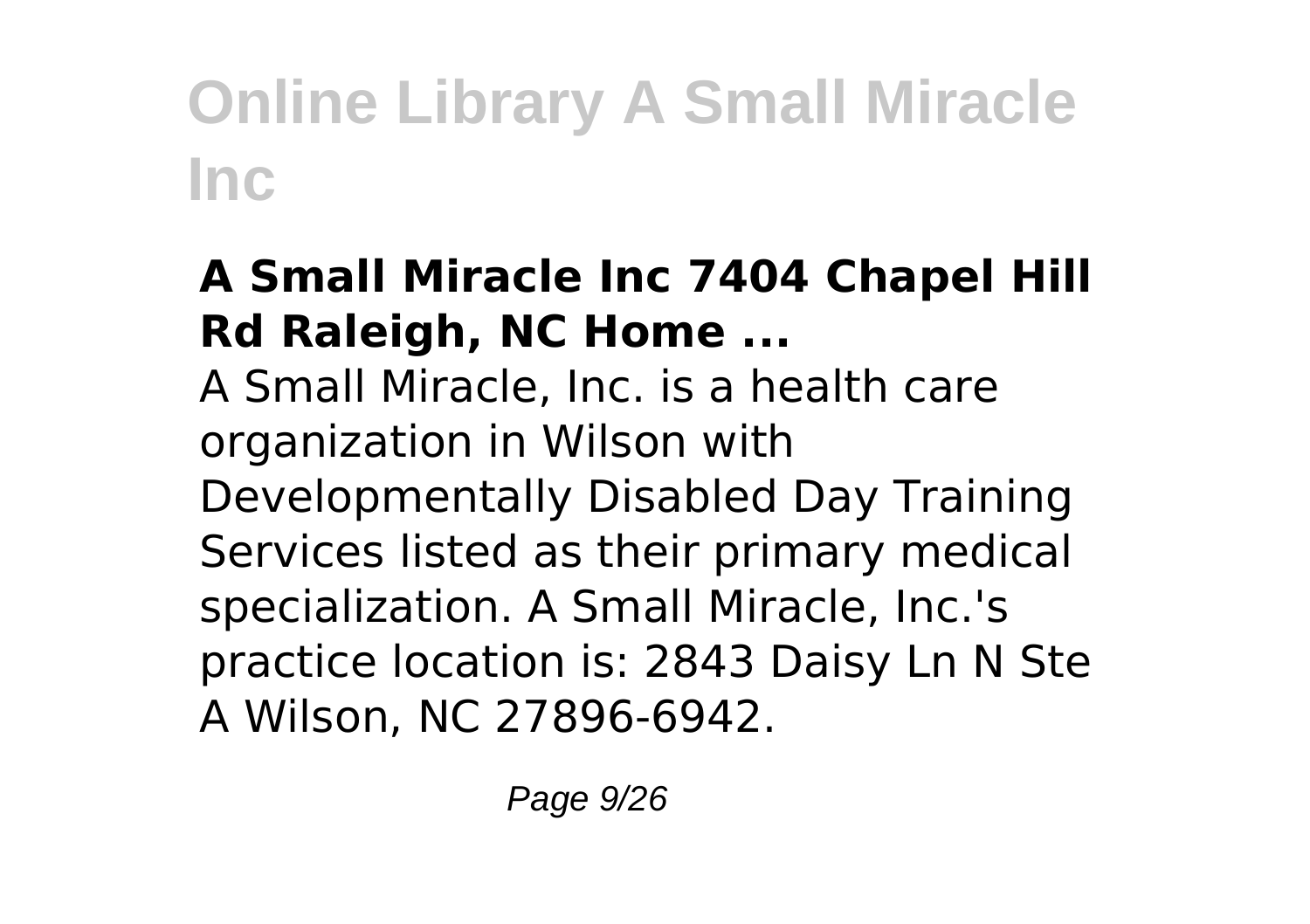### **A Small Miracle, Inc. Wilson, NC - Developmentally ...**

A Small Miracle, Inc. still provides this BC portion of SCS with selected practitioners we have contracted with. SCS/BC services will provide assessment and treatment of the service recipient and support, training, and consultation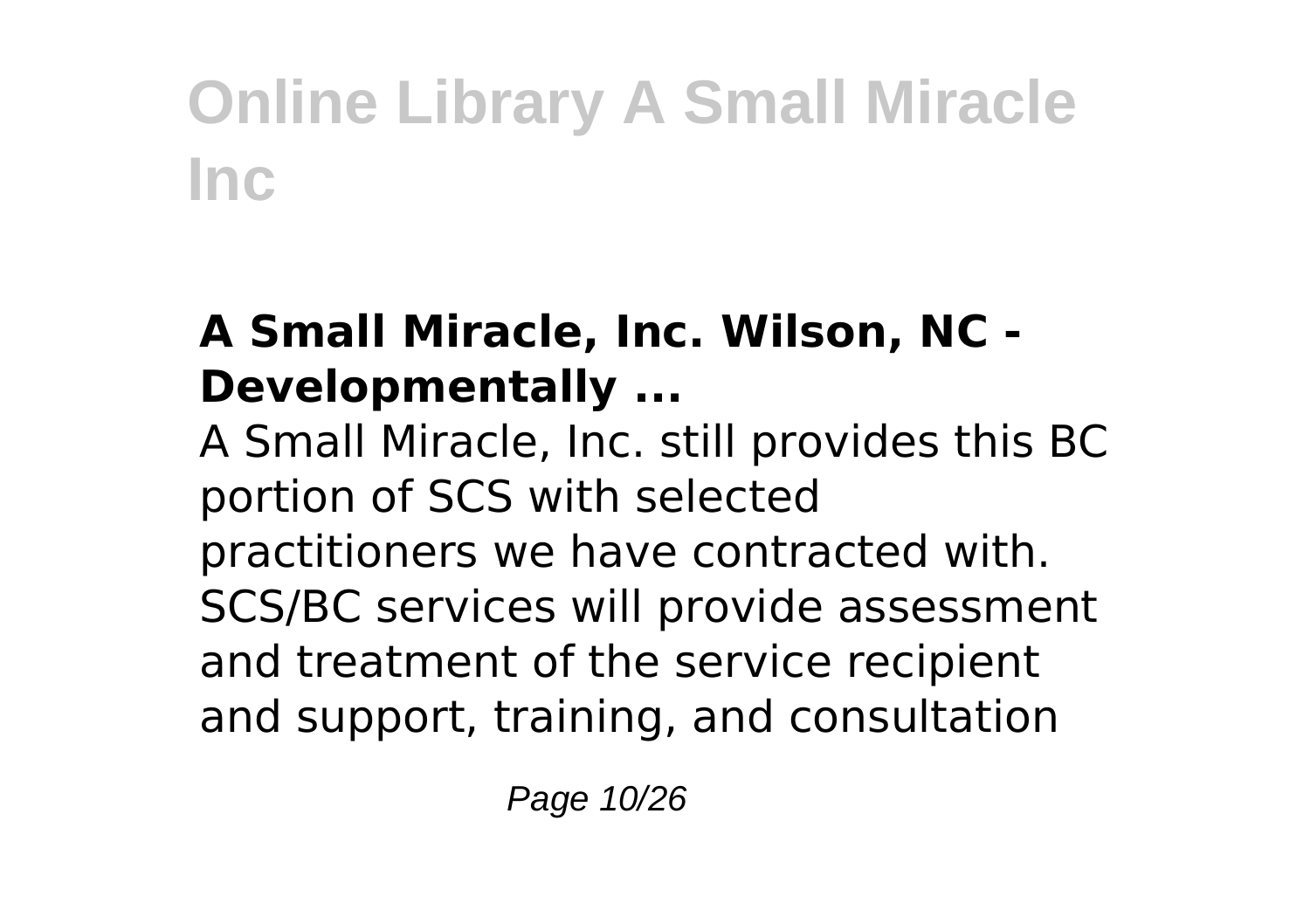to staff, family members, and primary caregivers who support the service recipient who exhibits extremely challenging behaviors.

### **Our Services - A Small Miracle, LLC**

A Small Miracle Greensboro office provides Innovation Waiver (I/DD) Services to children and adults living in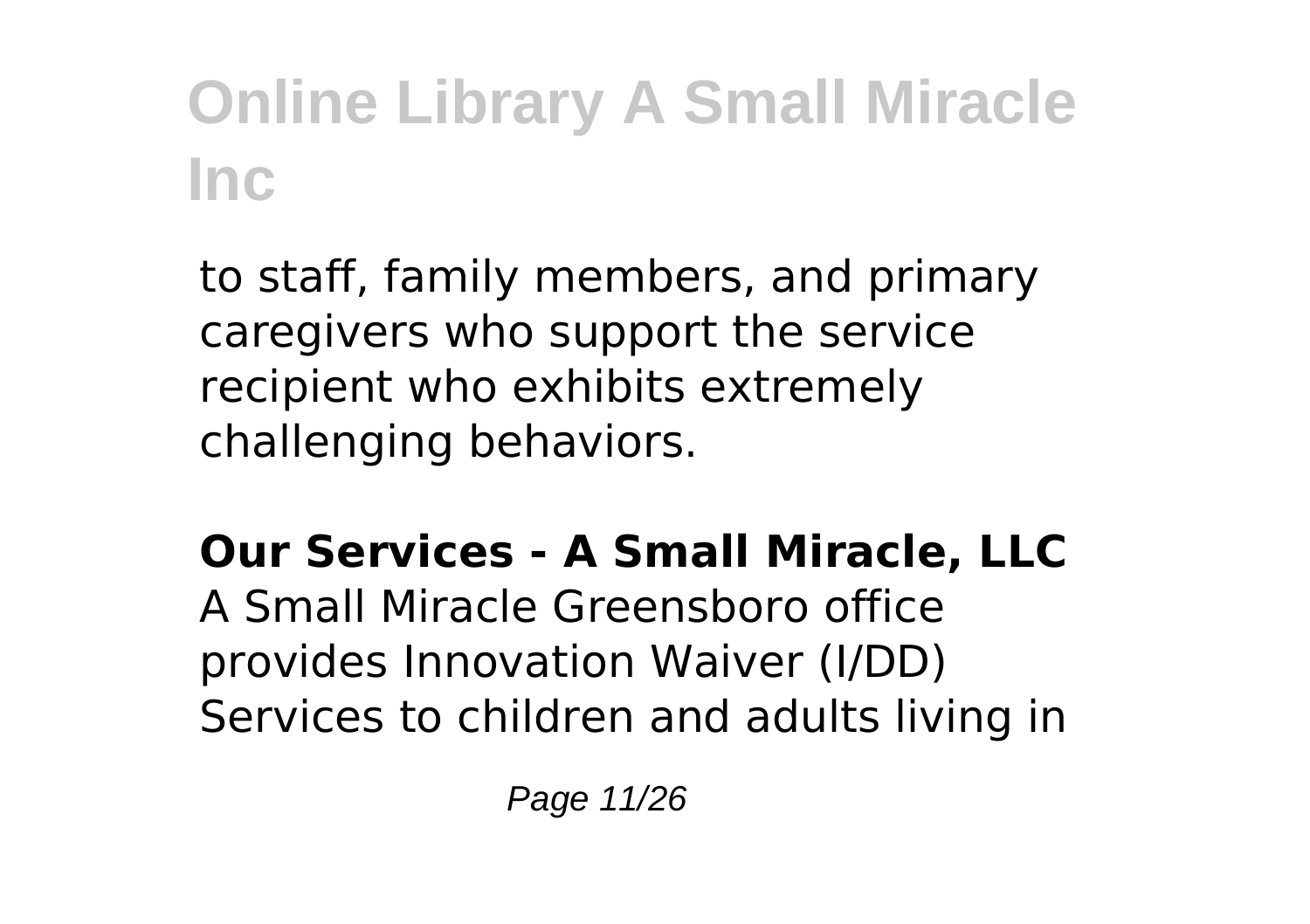Greensboro and the surrounding areas. The Greensboro office has the benefit of having two-day programs, where they offer Day Support Services year-round. One location is in Randleman, NC and the other is in Greensboro, NC.

#### **Greensboro - A Small Miracle, LLC** Please choose the location nearest your

Page 12/26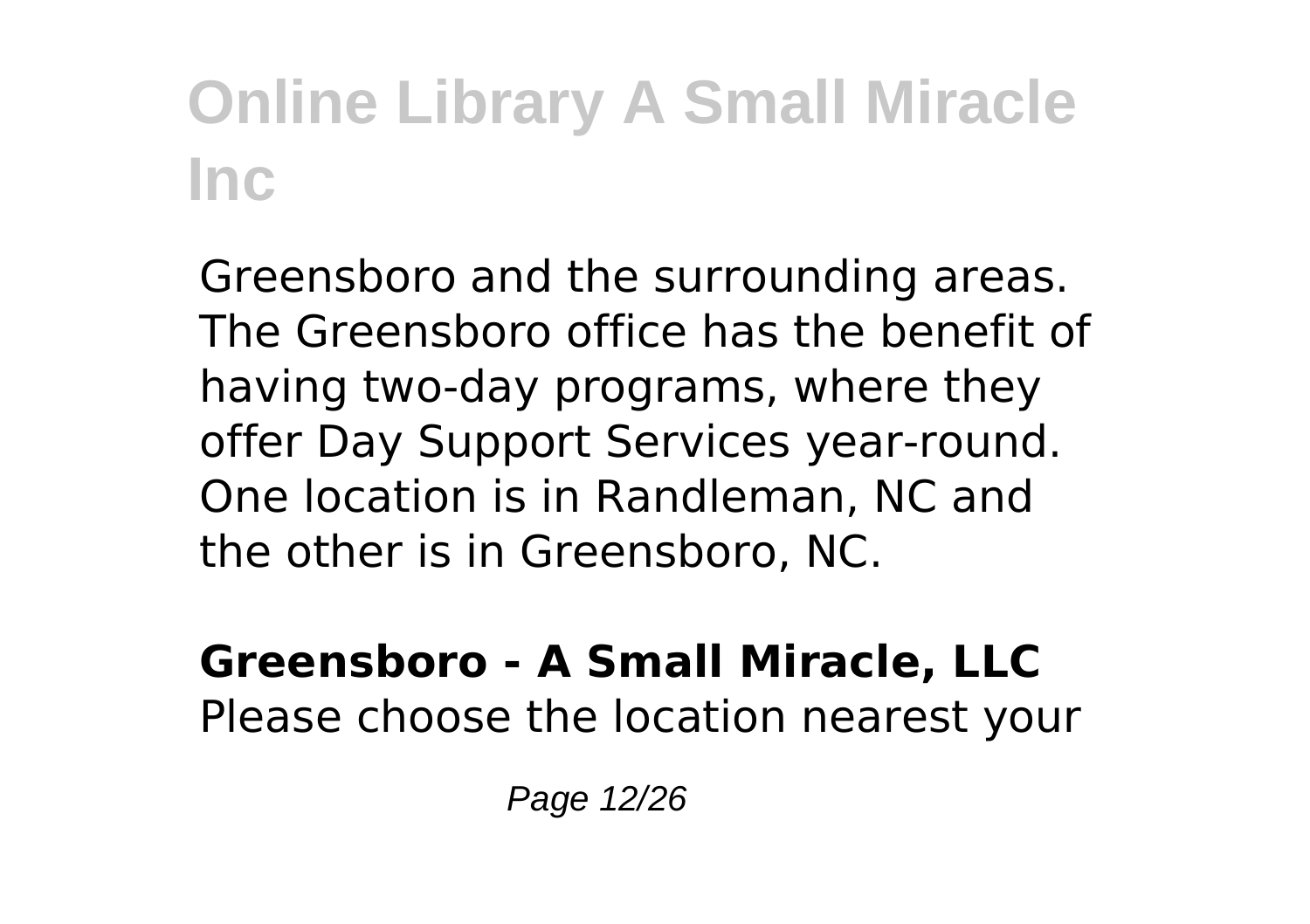home to find out more information about the extras that A Small Miracle, Inc. offers in your area. Our Clinical Management Team. Our clinical management team is comprised of many wonderful people who truly strive to make A Small Miracle, LLC one of the best agencies in the state!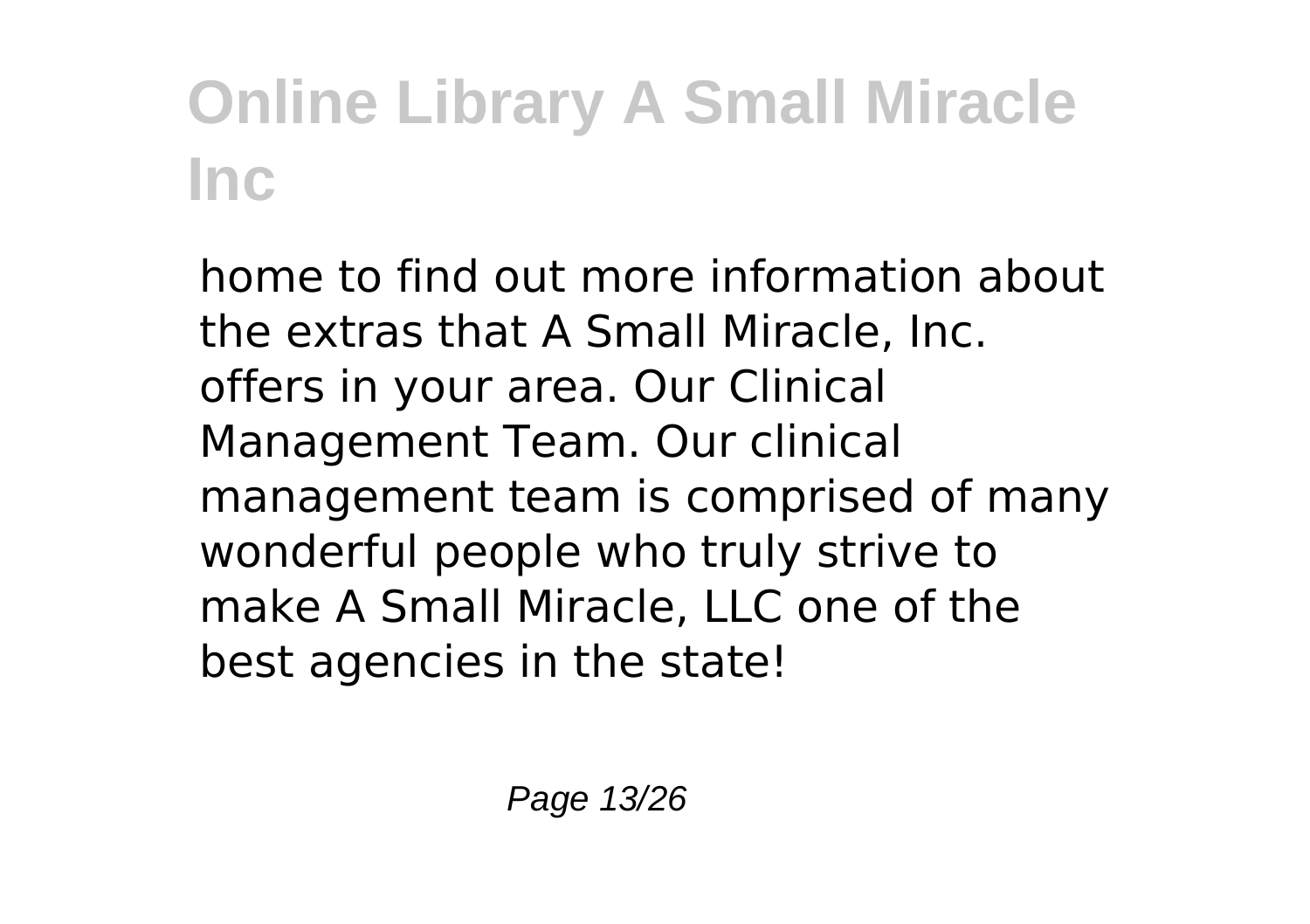**Our Locations - A Small Miracle, LLC** A Small Miracle, LLC. understands that a motivated, well-trained team of habilitation technicians is the key to our success. We provide one of the best wage and benefits packages available to workers in the field.

### **Our Clinical Team - A Small Miracle,**

Page 14/26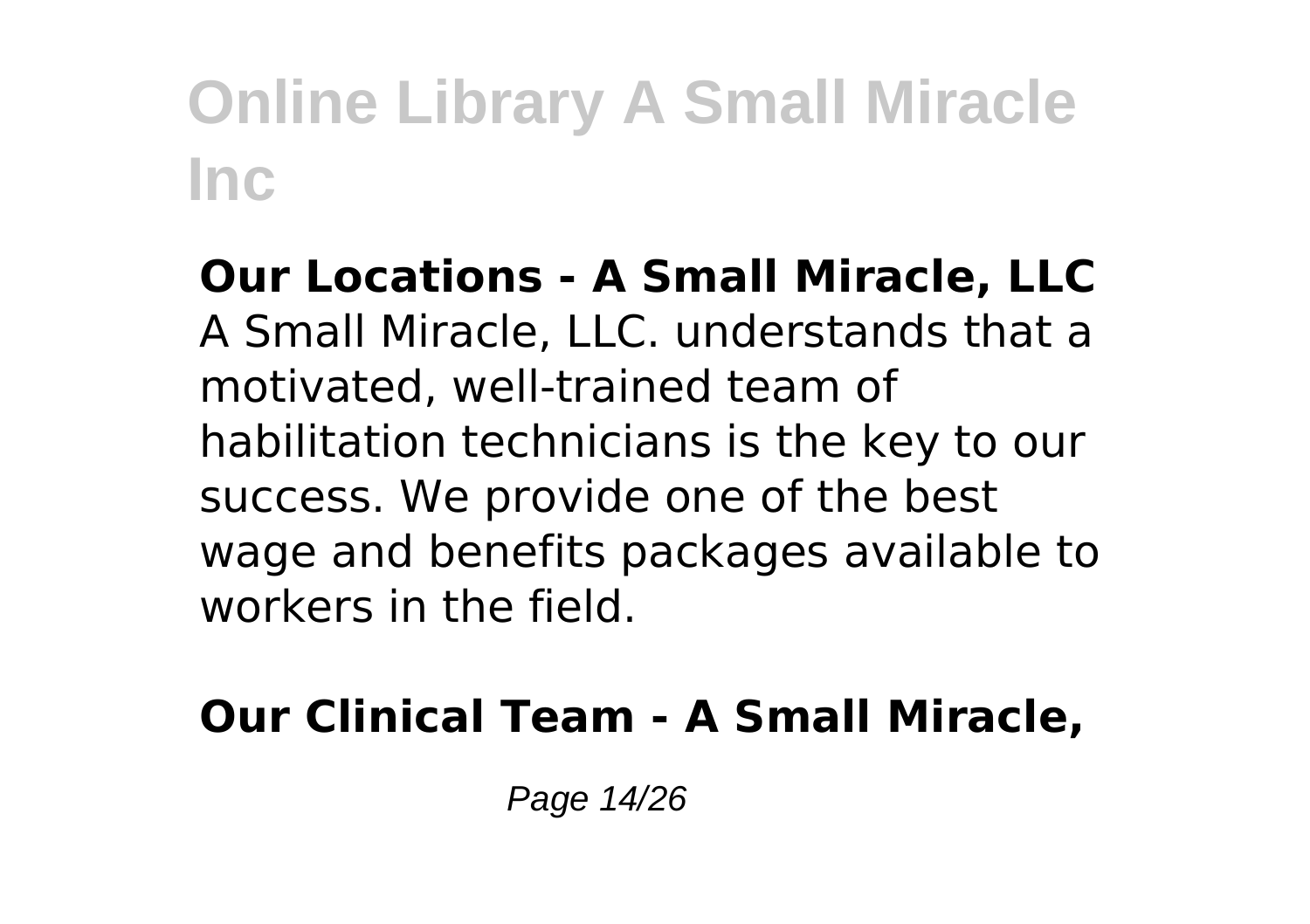### **LLC**

A Small Miracle, LLC, Greensboro, is seeking dedicated, dependable employees (Habilitation Technicians) to work flexible one-on-one hours with children/adults with various special needs. Positions include morning, afternoons, evenings, and weekend hours.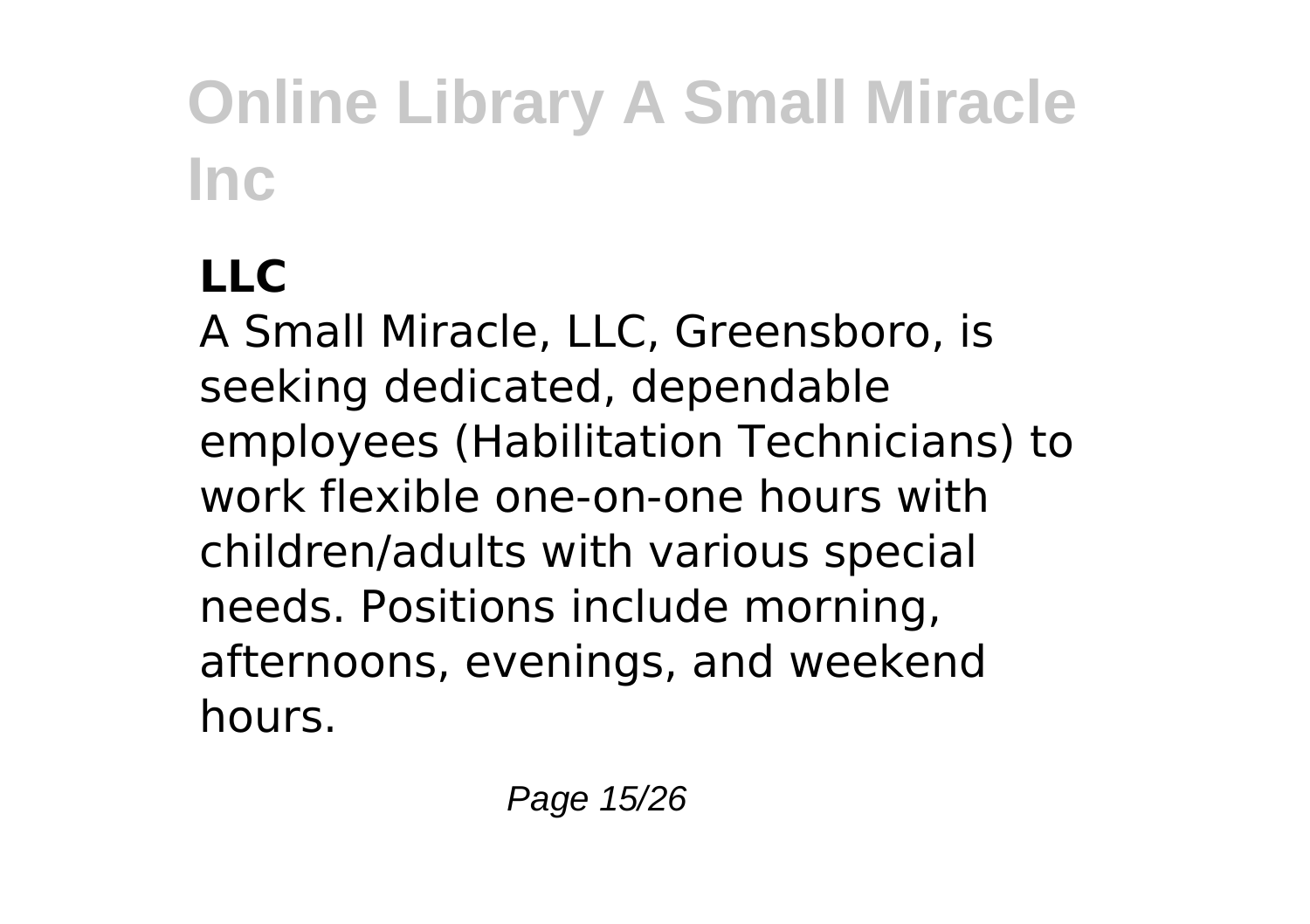### **Job Openings OLD - A Small Miracle, LLC**

Get directions, reviews and information for A Small Miracle Inc in Greenville, NC. A Small Miracle Inc 500 Dexter St Greenville NC 27834. Reviews (252) 439-0431 Website. Menu & Reservations Make Reservations . Order Online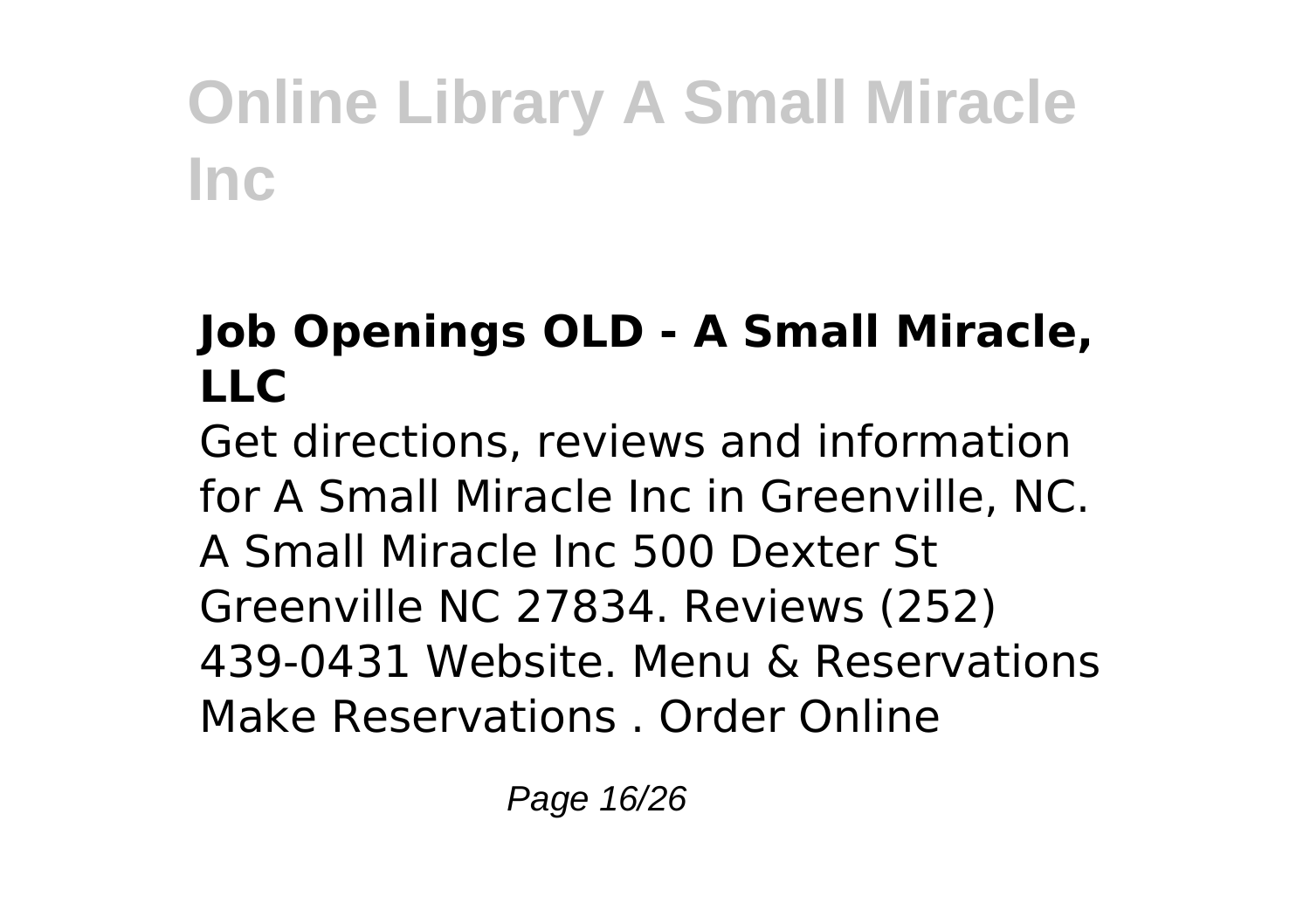Tickets Tickets See Availability Directions ...

#### **A Small Miracle Inc 500 Dexter St Greenville, NC Home ...**

Distraction, disruption and rapid change define our modern lives. As the world and our interactions grow more complex, so do our challenges. Our

Page 17/26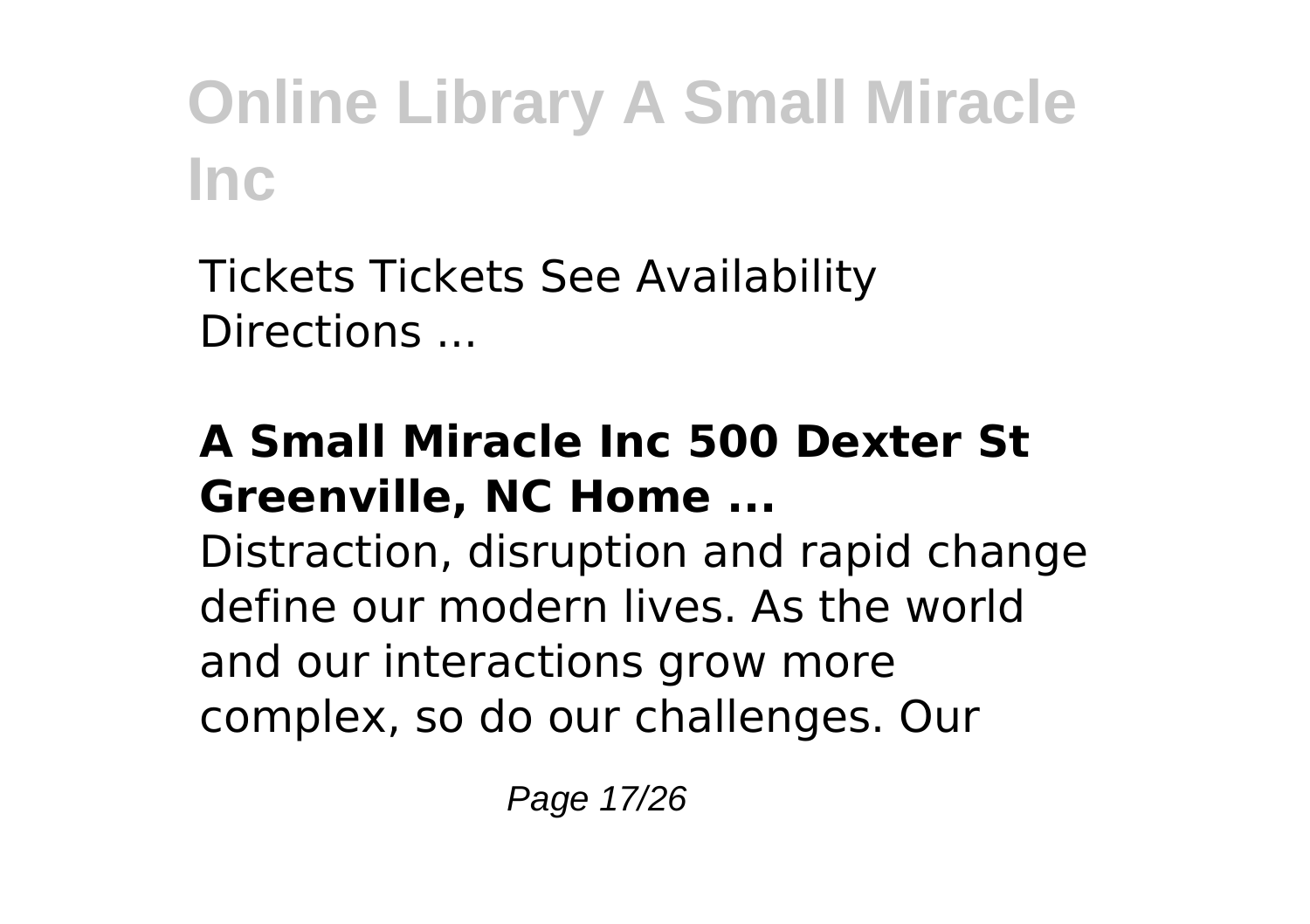TED@DuPont series explores some of the best ideas from across the DuPont ecosystem, from the chemistry of everyday life to innovations in food, "smart" clothing, and more.

**Home | DuPont** Small Miracles Shop Offers T-shirts, Bumper Magnets and More. Small

Page 18/26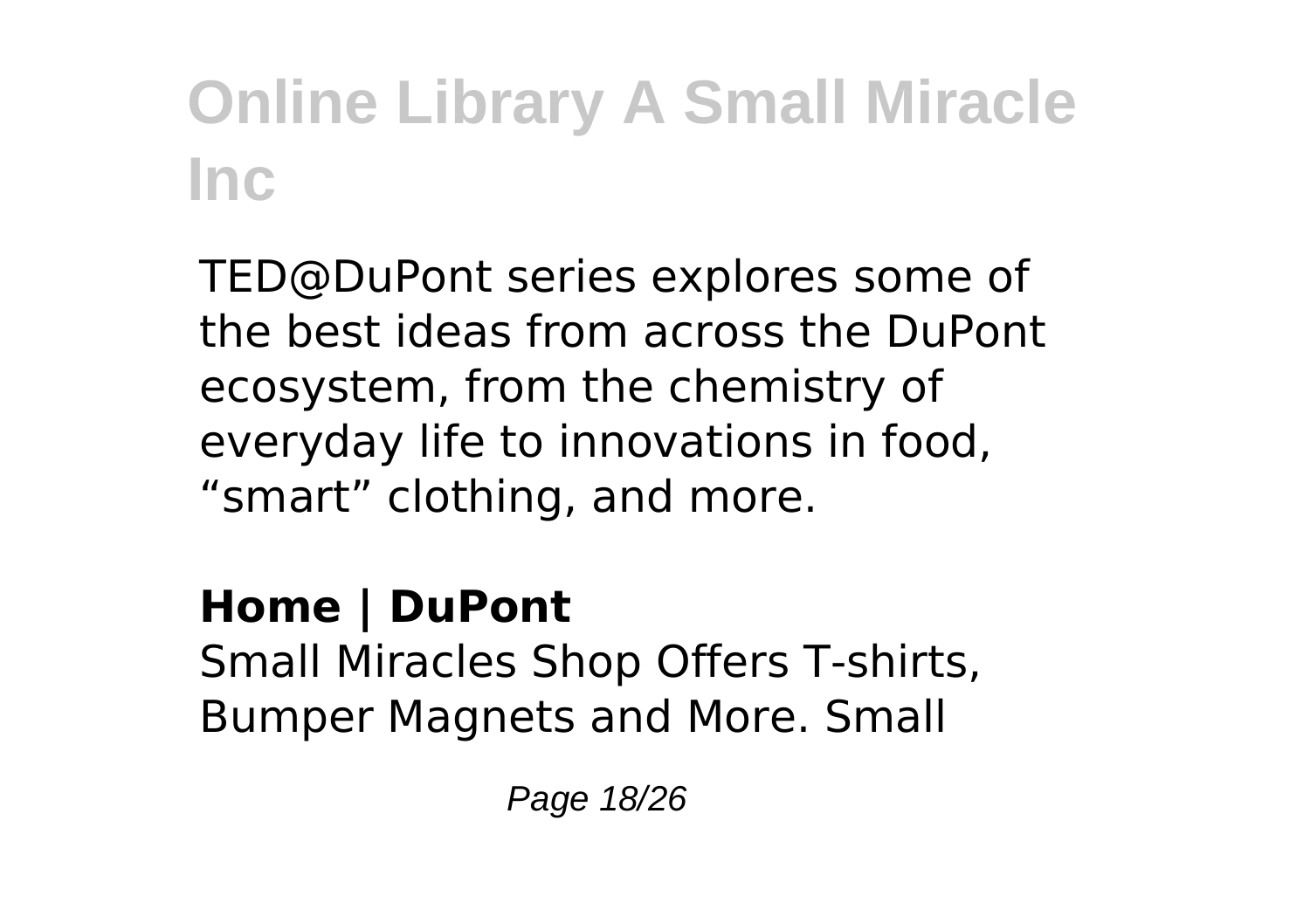Miracles has an online shop at CafePress where you can purchase T-shirts, sweatshirts, mugs, bumper magnets, dog clothing and more. We have sizes from baby and kids to adult and plus size. For each item purchased, \$5 is donated to the shelter.

### **Small Miracles Cat & Dog Rescue |**

Page 19/26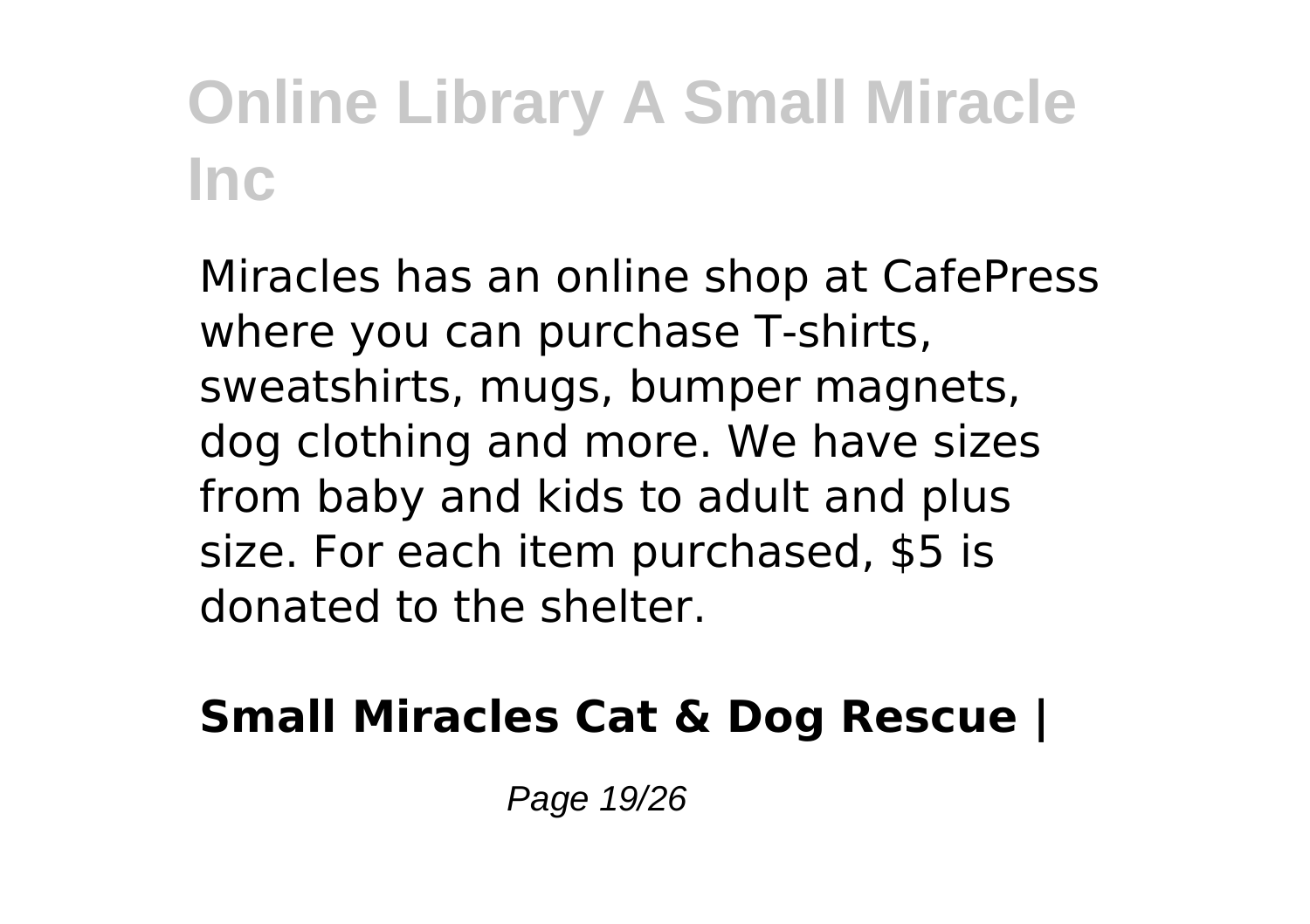### **Ellicott City, MD**

Find & book affordable boat rentals with or without a captain. Rent sailboats, jet skis, yachts charters and other watercrafts anywhere in the world. Rated #1 in customer satisfaction.

### **BOAT RENTALS, YACHT CHARTERS, SAILBOAT RENTAL & BOATS FOR**

Page 20/26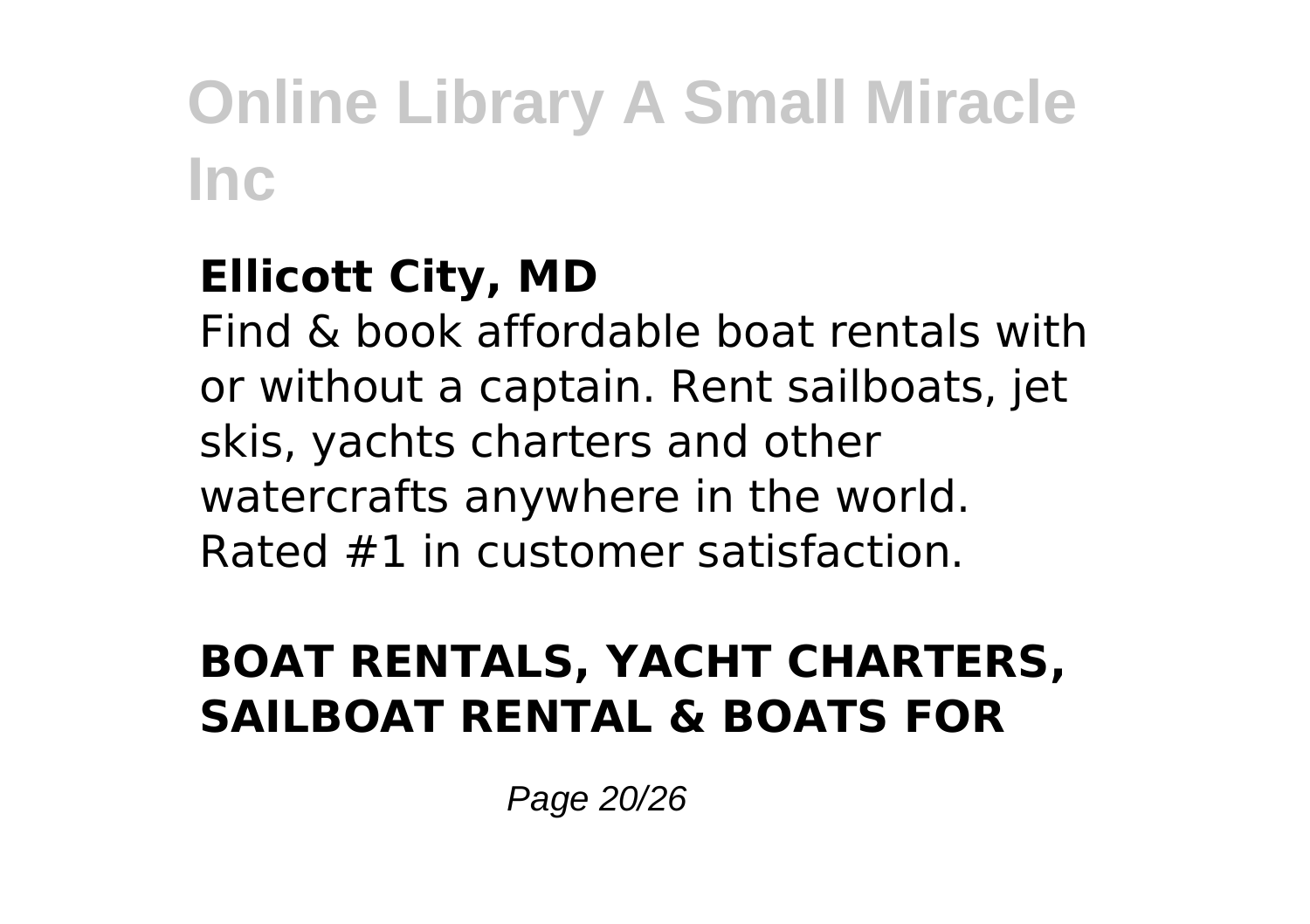### **HIRE**

Together, let's build a small miracle for the clients we serve. Please make a donation today. We are located at 8787 Commerce Court, Manassas, VA 20110 Our hours are 9 AM to 4 PM weekdays Phone: 703-792-7663 Email: [email protected] ...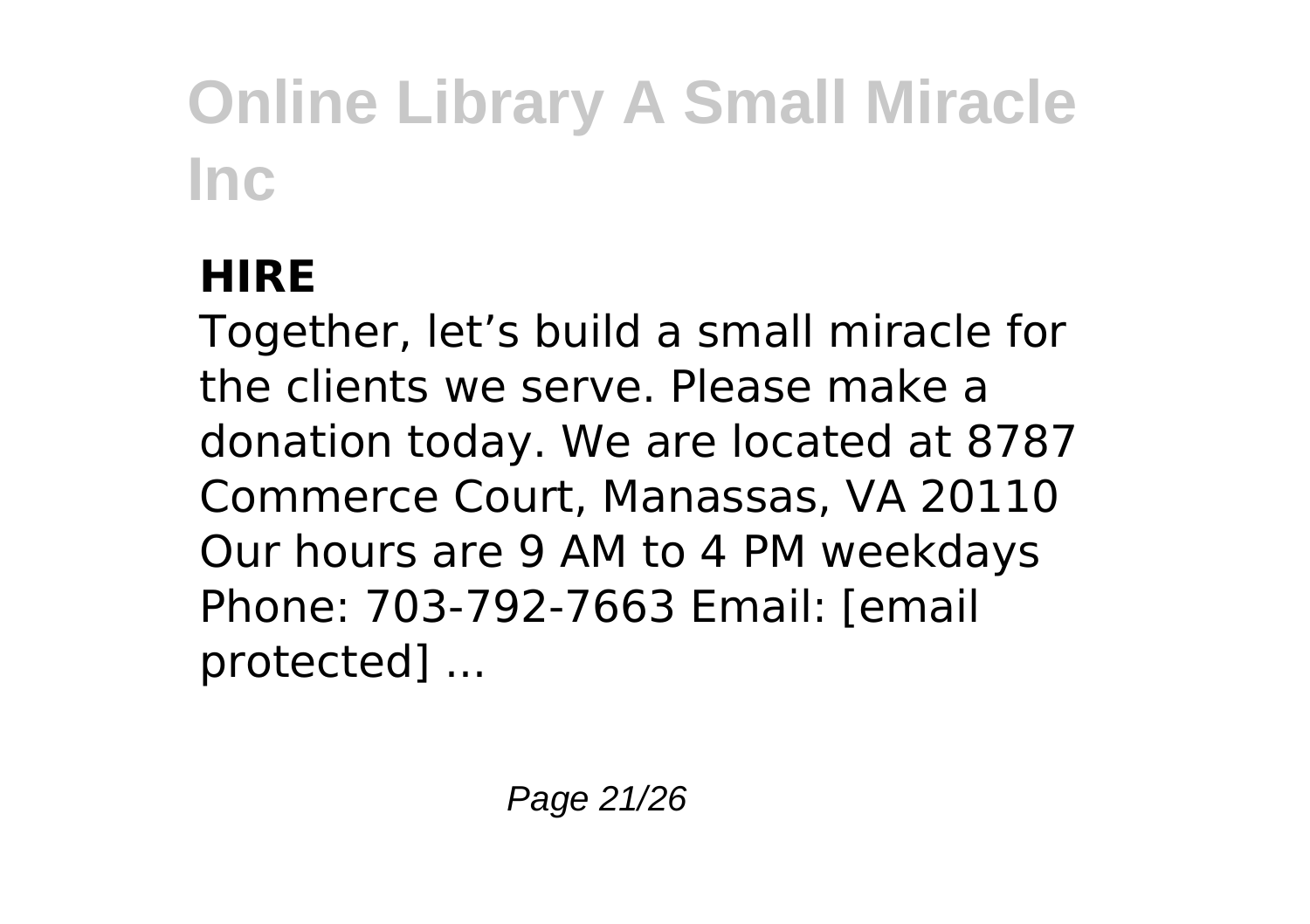**Welcome | Project Mend-A-House** 160 reviews from A Small Miracle, LLC employees about A Small Miracle, LLC culture, salaries, benefits, work-life balance, management, job security, and more.

### **Working at A Small Miracle, LLC: 160 Reviews | Indeed.com**

Page 22/26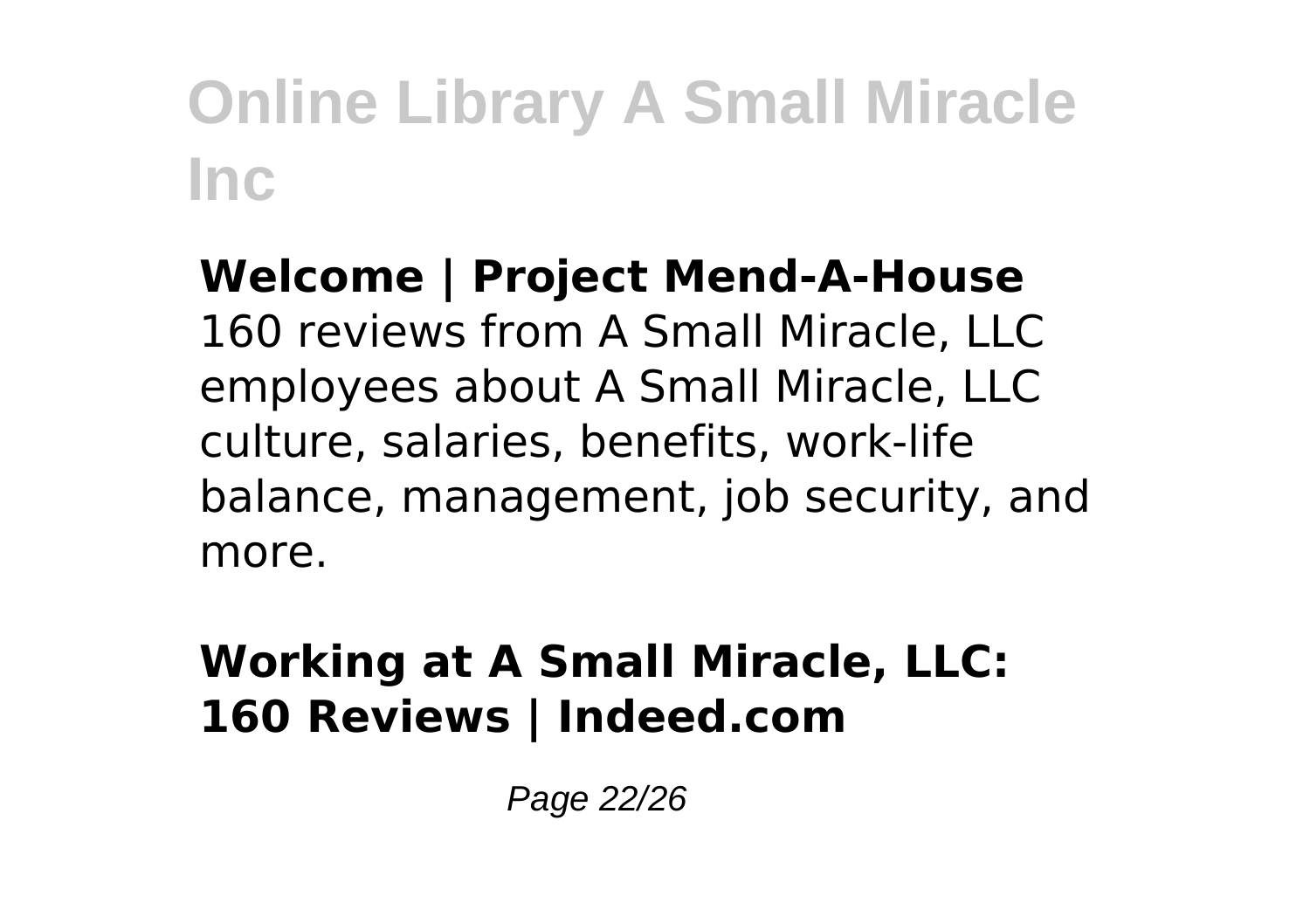Here at A Small Miracle, we are one of the leading companies in our industry. We strive to help you succeed in your career by offering a supportive, team environment.

#### **A SMALL MIRACLE, INC. hiring Direct Support Professional ...** We have drinks and beverages for

Page 23/26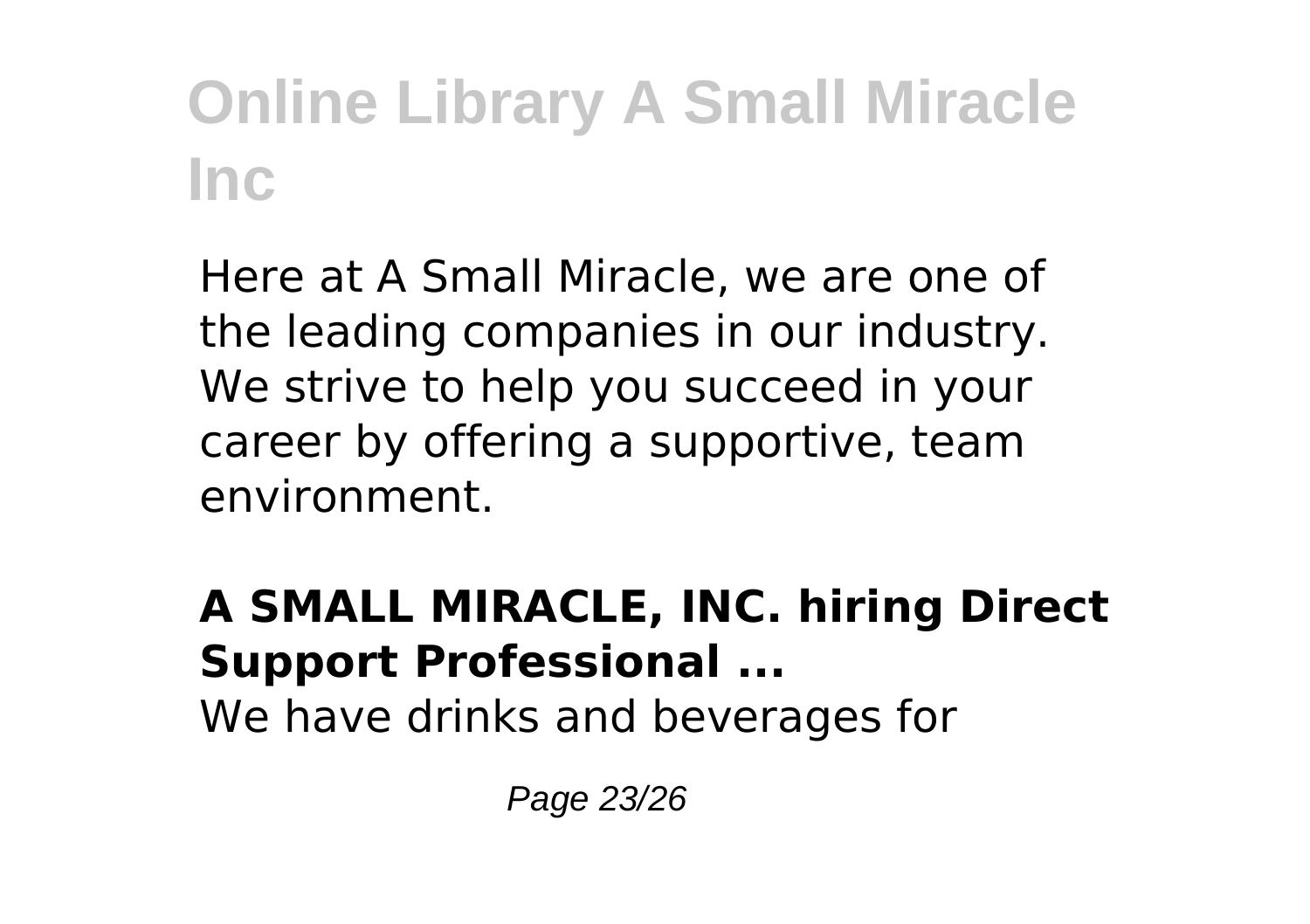everybody and every occasion. Explore the wide variety of products and beverages that The Coca-Cola Company has to offer.

### **Brands & Products | The Coca-Cola Company**

| A Small Miracle, LLC, an Aymira Company, is a North Carolina Statewide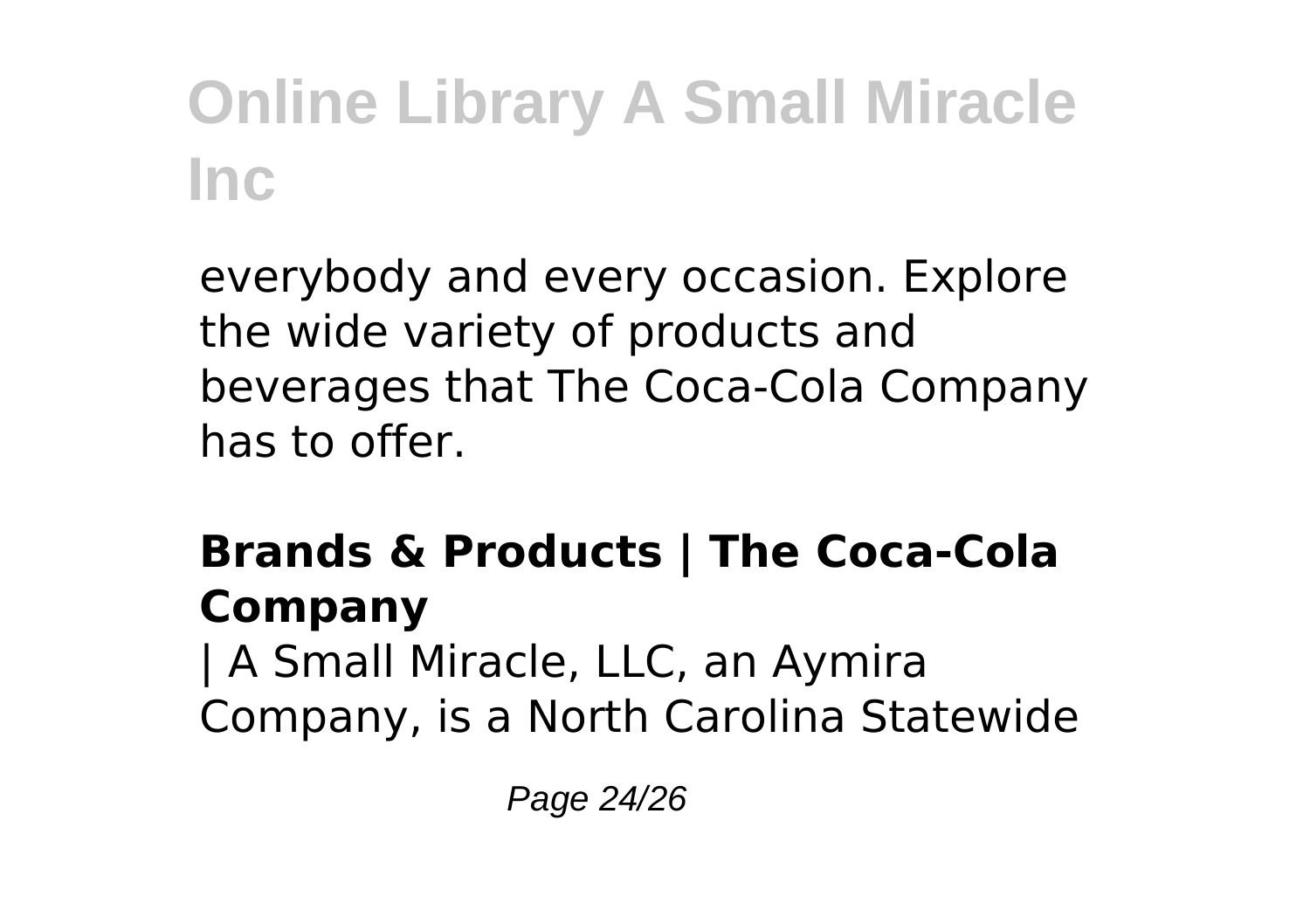agency that provides a comprehensive array of supports and services to children and adults of all ages, with all types of ...

Copyright code: d41d8cd98f00b204e9800998ecf8427e.

Page 25/26